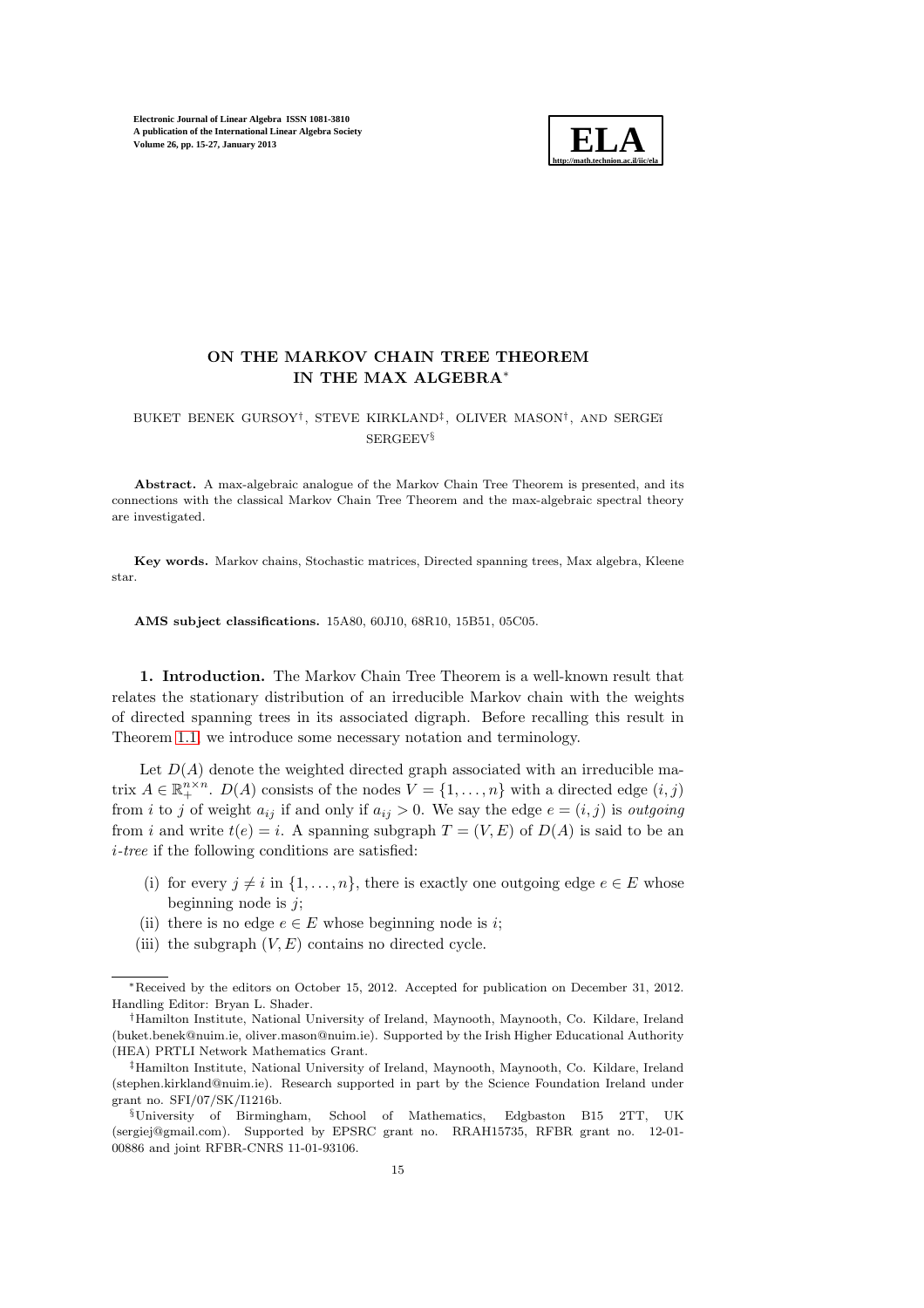

Note that an *i*-tree is often referred to as a *rooted directed spanning tree*  $(RST)$  at  $i \in \{1, \ldots, n\}.$ 

Given an *i*-tree T in  $D(A)$ , the *weight* of T is given by the product of the weights of the edges in T and is denoted by  $\pi(T, A)$  or just by  $\pi(T)$  when A is clear from the context. Let  $\mathcal{T}_i$  denote the set of all *i*-trees of  $D(A)$  for  $1 \leq i \leq n$ . The classical Markov Chain Tree Theorem, also known as the Freĭdlin-Wentzell formula [\[14,](#page-11-0) [23\]](#page-12-0), can be stated as follows.

<span id="page-1-0"></span>THEOREM 1.1. Let  $A \in \mathbb{R}^{n \times n}_+$  be an irreducible (row) stochastic matrix. Define  $w \in \mathbb{R}^n_+$  by

$$
w_i = \sum_{T \in \mathcal{T}_i} \pi(T).
$$

Then,  $A^T w = w$ . In particular,  $\frac{w}{\sum_{i=1}^n w_i}$  is the unique stationary distribution of the Markov chain with transition matrix A.

This core result has appeared in a variety of different contexts [\[1,](#page-11-1) [2,](#page-11-2) [6,](#page-11-3) [14,](#page-11-0) [23,](#page-12-0) [24\]](#page-12-1). It was discovered by Shubert [\[22\]](#page-12-2) in connection with flow-graph methods, and independently by Kohler and Vollmerhaus [\[15\]](#page-12-3) motivated by problems in biological modelling. For another reference, which discusses its extension to general, not necessarily irreducible Markov chains, see Leighton and Rivest [\[16\]](#page-12-4).

The primary contribution of this paper is to extend the Markov Chain Tree Theorem to the setting of the max algebra. We show this in two ways: first, we prove a max-algebraic version directly using combinatorial arguments; we then provide an alternative proof using dequantisation. We also relate the max version of the Markov Chain Tree Theorem with max-algebraic spectral theory. In keeping with Bapat [\[4\]](#page-11-4), the max algebra  $\mathbb{R}_+$ (max) consists of the nonnegative real numbers equipped with the two operations  $a \oplus b = \max(a, b)$  and  $a \otimes b = ab$ . These operations extend to nonnegative matrices and vectors in the standard way [\[3,](#page-11-5) [4,](#page-11-4) [7,](#page-11-6) [9\]](#page-11-7).

2. Markov Chain Tree Theorem. In this section, we first show that Theorem [1.1](#page-1-0) extends to the max algebra. We then provide an alternative proof of this result using dequantisation.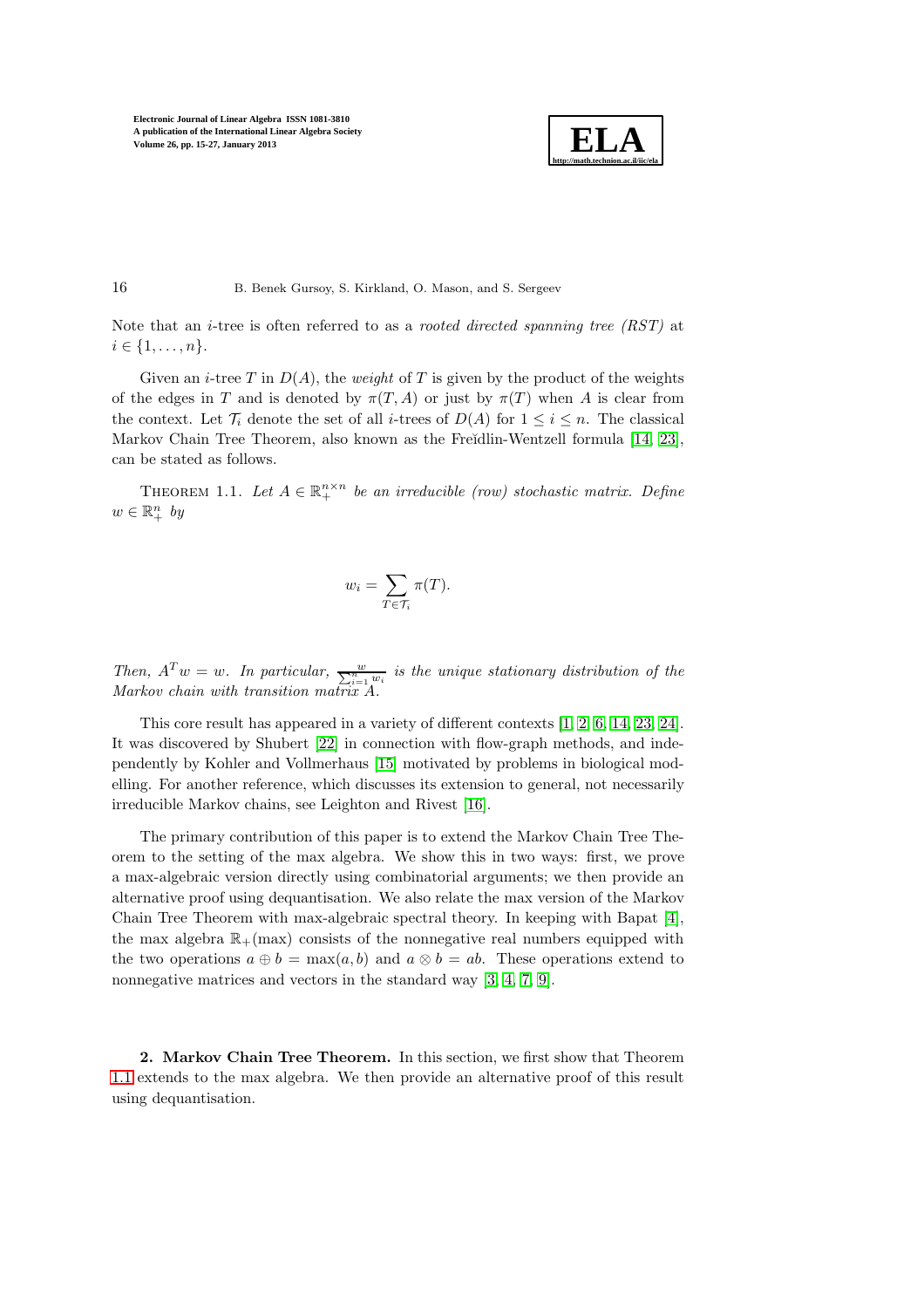

On the Markov Chain Tree Theorem in the Max Algebra 17

<span id="page-2-3"></span>2.1. Markov Chain Tree Theorem in the max algebra. Let us first recall standard observations on graphs and spanning trees.

LEMMA 2.1. Let  $D$  be a digraph and i be a node of  $D$ , to which every other node can be connected by a path. Then D contains an i-tree.

<span id="page-2-0"></span>COROLLARY 2.2. If  $A \in \mathbb{R}_+^{n \times n}$  is irreducible then for each node  $i \in \{1, ..., n\}$ there exists an *i*-tree in  $D(A)$  with nonzero weight.

LEMMA 2.3. Let  $D$  be a digraph, i be a node of  $D$  and  $T$  be an i-tree. Then for each node  $j \neq i$  of D, there exists a unique directed path from j to i in T.

We now consider an irreducible matrix A in  $\mathbb{R}^{n \times n}_+$  which is row stochastic in a max-algebraic sense. Formally, we assume that  $\max_{1 \leq j \leq n} a_{ij} = 1$  for  $1 \leq i \leq n$  or using max-algebraic notation

$$
A\otimes \mathbf{1}=\mathbf{1},
$$

where 1 denotes the vector all of whose entries are equal to one. In a convenient abuse of notation, we refer to matrices satisfying the above condition as max-stochastic. We now present the main result of this section.

<span id="page-2-2"></span>THEOREM 2.4. Let  $A \in \mathbb{R}_+^{n \times n}$  be an irreducible max-stochastic matrix. Define the vector w by

<span id="page-2-1"></span>
$$
w_i = \bigoplus_{T \in \mathcal{T}_i} \pi(T), \ \ 1 \le i \le n. \tag{2.1}
$$

Then

$$
A^T \otimes w = w.
$$

*Proof.* We first show that  $A^T \otimes w \leq w$ . To this end, let an arbitrary  $i \in V =$  $\{1, \ldots, n\}$  be given. Then, as  $a_{ii} \leq 1$ , it is immediate that  $a_{ii}w_i \leq w_i$ . Now consider  $j \neq i$  such that  $a_{ji} \neq 0$ . Let  $T_j$  be a j-tree such that  $\pi(T_j) = w_j$ , let  $E_j$  be the set of edges of  $T_j$  and  $(i, k) \in E_j$ . Consider the set of edges formed by removing  $(i, k)$  from  $E_j$  and inserting  $(j, i)$  instead, and denote it by  $E_i$ . Consider the subgraph  $T_i = (V, E_i)$ . Note that there is exactly one outgoing edge from every  $\ell \neq i$  and no outgoing edge from *i*. Further,  $T_i$  is acyclic as any cycle in  $T_i$  must contain the edge  $(j, i)$  (otherwise it would define a cycle in the original j-tree  $T_i$ ); however there is no outgoing edge from i in  $T_i$ . It follows that the graph  $T_i$  is an *i*-tree. By construction and since all entries of a max-stochastic matrix are not greater than 1, we obtain that

$$
w_i \ge \pi(T_i) = \pi(T_j) a_{ji} / a_{ik} \ge w_j a_{ji},
$$

and since we were given an arbitrary i and took an arbitrary j such that  $a_{ji} \neq 0$ , it follows that  $A^T \otimes w \leq w$ .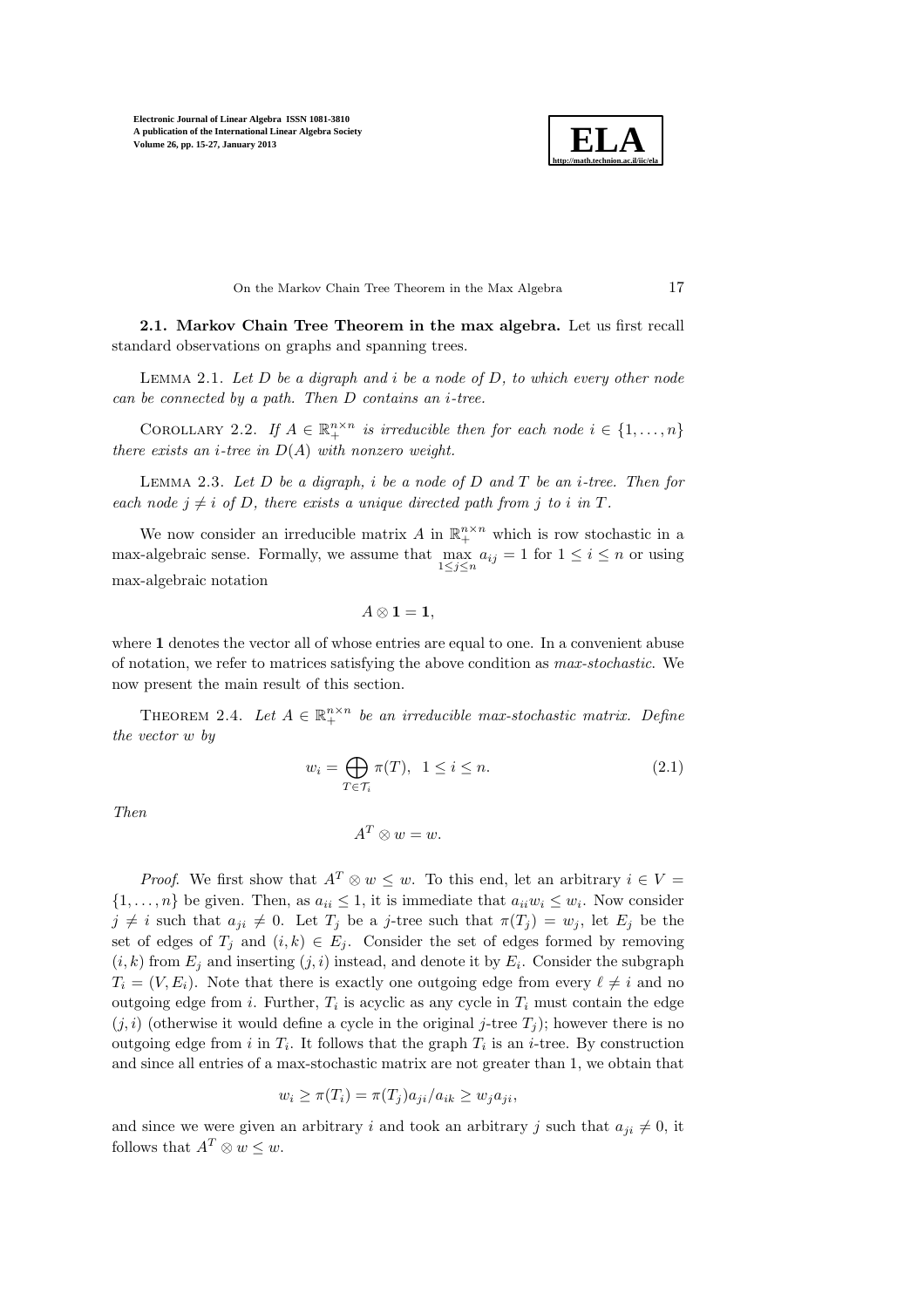

## 18 B. Benek Gursoy, S. Kirkland, O. Mason, and S. Sergeev

To complete the proof, we show that  $A^T \otimes w \geq w$ . Let an arbitrary  $i \in \{1, \ldots, n\}$ be given, and let  $T_i = (V, E_i)$  be an *i*-tree such that  $\pi(T_i) = w_i$ . As A is a maxstochastic matrix by assumption, we know that  $a_{ik} = 1$  for some k. If  $k = i$  then  $(A^T \otimes w)_i \ge a_{ii}w_i = w_i$ . So let  $k \neq i$ . To show that  $\bigoplus^n$  $\bigoplus_{j=1} w_j a_{ji} \geq w_i$  we will construct a j-tree  $T_j$  such that  $\pi(T_j)a_{ji} = \pi(T_i)$ . Consider a path connecting k to i in  $T_i$ . By Lemma [2.3](#page-2-0) this path is unique. Let  $j$  be the penultimate node on this path, meaning that  $(j, i) \in E_i$ . Removing the edge  $(j, i)$  from  $E_i$  and inserting the edge  $(i, k)$  we obtain the edge set  $E_j$  and the required j-tree  $T_j = (V, E_j)$ . Indeed, there is exactly one outgoing edge from each node other than  $j$  in  $T_j$ , and there is no outgoing edge from j. Furthermore, if there exists a cycle in  $T_j$ , it must contain the edge  $(i, k)$ as otherwise it would define a cycle in  $T_i$ . This would then imply that there exists a directed path in  $T_j$  from k to i, all of whose edges are also edges in  $T_i$ . This is impossible however, as the only such path in  $T_i$  contains the edge  $(j, i)$  which is not an edge in  $T_j$ . Therefore,  $T_j$  is indeed a j-tree, which satisfies  $\pi(T_j) a_{ji} = \pi(T_i)$  by construction (as  $a_{ik} = 1$ ). Hence,  $\bigoplus_{j=1}^{n} w_j a_{ji} \geq w_i$  and  $A^T \otimes w \geq w$ , as i was arbitrary. The proof is complete.  $\square$ 

The vector w defined in  $(2.1)$  will be called the maximal *i-tree weight*  $(ITW)$ vector of A.

2.2. Proof by dequantisation. In this subsection, we present an alternative proof of Theorem [2.4](#page-2-2) using a procedure that can be seen as an instance of the Maslov dequantisation [\[17\]](#page-12-5). Note that the same procedure was used by Olsder and Roos [\[18\]](#page-12-6) to derive max-algebraic analogues of the Cramer and Cayley-Hamilton formulae.

Consider the set of nonnegative numbers  $\mathbb{R}_+$  equipped with the operations  $a +_p$  $b := (a^p + b^p)^{1/p}$  and  $a \times_p b := ab$  for  $1 \leq p < \infty$ . This is a semiring isomorphic to the semiring of nonnegative numbers with the usual arithmetic, via the mapping  $f(a) := a^{1/p}$ . We denote by  $\mathbb{R}_+(p)$  the semiring of nonnegative real numbers equipped with the operations  $+_p$ ,  $\times_p$  defined above. We say that  $A \in \mathbb{R}^{n \times n}_+$  is p-stochastic if  $a_{i1} + p a_{i2} + p \cdots + p a_{in} = 1$  for  $1 \leq i \leq n$ .

The ITW vector of  $A \in \mathbb{R}_+^{n \times n}$  defined as in Theorem [1.1](#page-1-0) using the arithmetic of  $\mathbb{R}_+(p)$  will be denoted by  $w^{(p)}(A)$ , and when defined in  $\mathbb{R}_+(\text{max})$  (i.e., the maximal ITW vector), by  $w^{\max}(A)$ .

<span id="page-3-0"></span>THEOREM 2.5. Let  $A \in \mathbb{R}_+^{n \times n}$  be max-stochastic. There exists an integer  $P_0$ and a sequence  $A^{(p)}, p \ge P_0$  in  $\mathbb{R}^{n \times n}_+$ , where each  $A^{(p)}$  is p-stochastic, such that  $\lim_{p\to\infty} A^{(p)} = A$  and  $\lim_{p\to\infty} w^{(p)}(A^{(p)}) = w^{\max}(A)$ .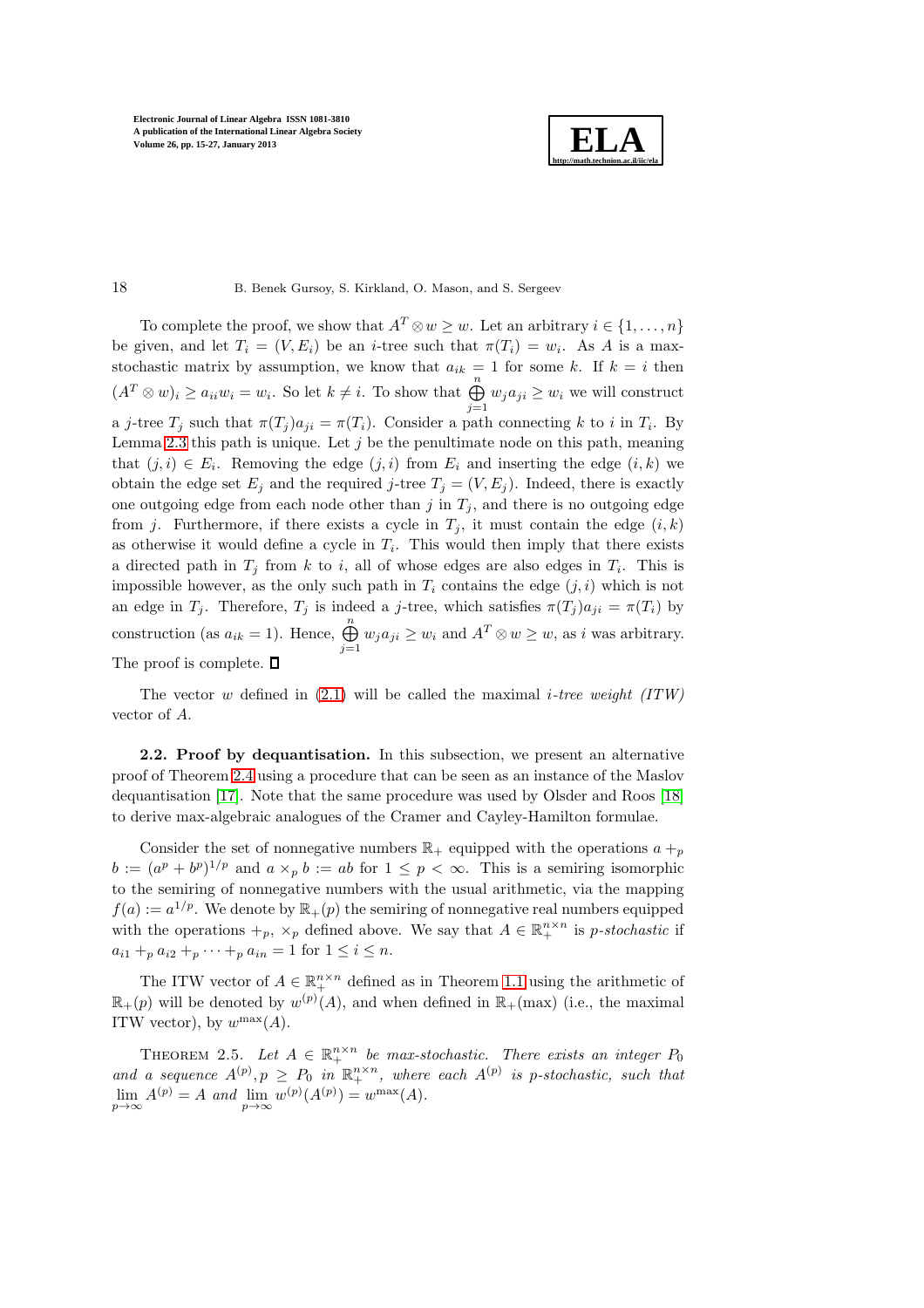

On the Markov Chain Tree Theorem in the Max Algebra 19

*Proof.* Let  $B^{\delta}(A)$  denote the set of matrices C such that  $|c_{ij} - a_{ij}| \leq \delta$  for all i, j and such that  $c_{ij} > 0$  if and only if  $a_{ij} > 0$ . We start by constructing a nondecreasing sequence of *p*-stochastic matrices  $A^{(p)} \in B^{\delta}(A)$ .

As A is max-stochastic, for each  $i \in \{1, \ldots, n\}$  there are  $l_i$  entries  $a_{ij} = 1$ , where  $0 < l_i \leq n$ . We denote the set of other entries in each row by  $J_i := \{j \mid a_{ij} < 1\}$  for each *i*. Denoting  $m_i = \max\{a_{ij} | j \in J_i\}$  choose  $P_0$  so that  $1 - m_i^p(n - l_i) \geq 0$  for all  $p \ge P_0$ . Then also  $1 - \sum_{j \in J_i} a_{ij}^p \ge 0$  for all  $p \ge P_0$ . For  $p \ge P_0$ , define  $A^{(p)}$  by

$$
a_{ij}^{(p)} = \begin{cases} a_{ij}, & \text{if } a_{ij} < 1, \\ \delta_i^{(p)}, & \text{otherwise,} \end{cases}
$$

where

<span id="page-4-4"></span>
$$
\delta_i^{(p)} = \left(\frac{1 - \sum_{j \in J_i} a_{ij}^p}{l_i}\right)^{1/p}.
$$

It is readily verified that  $A^{(p)}$  is p-stochastic and that  $a_{ij}^p \le a_{ij}$  for all i, j. We obtain

<span id="page-4-0"></span>
$$
a_{ik} - a_{ik}^{(p)} \le 1 - \delta_i^{(p)} \le 1 - \left(\frac{1 - m_i^p (n - l_i)}{l_i}\right)^{1/p} \tag{2.2}
$$

for all i and k. As  $m_i < 1$  for all i, it follows that the right hand side of [\(2.2\)](#page-4-0) converges to 0 as p tends to infinity. Hence,  $A^{(p)}$  converges to A.

Next, note that

$$
|w_i^{(p)}(A^{(p)}) - w_i^{\max}(A)| = |w_i^{(p)}(A^{(p)}) - w_i^{\max}(A^{(p)}) + w_i^{\max}(A^{(p)}) - w_i^{\max}(A)| \quad (2.3)
$$
  

$$
\leq |w_i^{(p)}(A^{(p)}) - w_i^{\max}(A^{(p)})| + |w_i^{\max}(A^{(p)}) - w_i^{\max}(A)|.
$$

Since  $w_i^{\max}(A^{(p)}) = \max_{T \in \mathcal{T}_i} \pi(T, A^{(p)}),$  we see that

<span id="page-4-2"></span>
$$
w_i^{(p)}(A^{(p)}) - w_i^{\max}(A^{(p)}) \le (M_i^{1/p} - 1) \max_{T \in \mathcal{T}_i} \pi(T, A^{(p)}) \le M_i^{1/p} - 1,\tag{2.4}
$$

where  $M_i$  is the number of *i*-trees in A (or  $A^{(p)}$ ).

It is obvious from the definition of  $A^{(p)}$  that  $w_i^{\max}(A) \geq w_i^{\max}(A^{(p)})$ . Let T' be an *i*-tree such that  $w_i^{\max}(A) = \max_{T \in \mathcal{T}_i} \pi(T, A) = \pi(T', A)$ . It follows that  $w_i^{\max}(A^{(p)}) \ge$  $\pi(T', A^{(p)})$ . Then

<span id="page-4-1"></span>
$$
|w_i^{\max}(A^{(p)}) - w_i^{\max}(A)| = w_i^{\max}(A) - w_i^{\max}(A^{(p)}) \le \pi(T', A) - \pi(T', A^{(p)}). \tag{2.5}
$$

Let  $E' = \{(i_1, j_1), (i_2, j_2), \ldots, (i_{n-1}, j_{n-1})\}$  be the edges in the *i*-tree T'. Then, it follows from [\(2.5\)](#page-4-1) that

<span id="page-4-3"></span>
$$
|w_i^{\max}(A^{(p)}) - w_i^{\max}(A)| \le a_{i_i j_1} a_{i_2 j_2} \cdots a_{i_{n-1} j_{n-1}} - a_{i_1 j_1}^{(p)} a_{i_2 j_2}^{(p)} \cdots a_{i_{n-1} j_{n-1}}^{(p)}
$$
(2.6)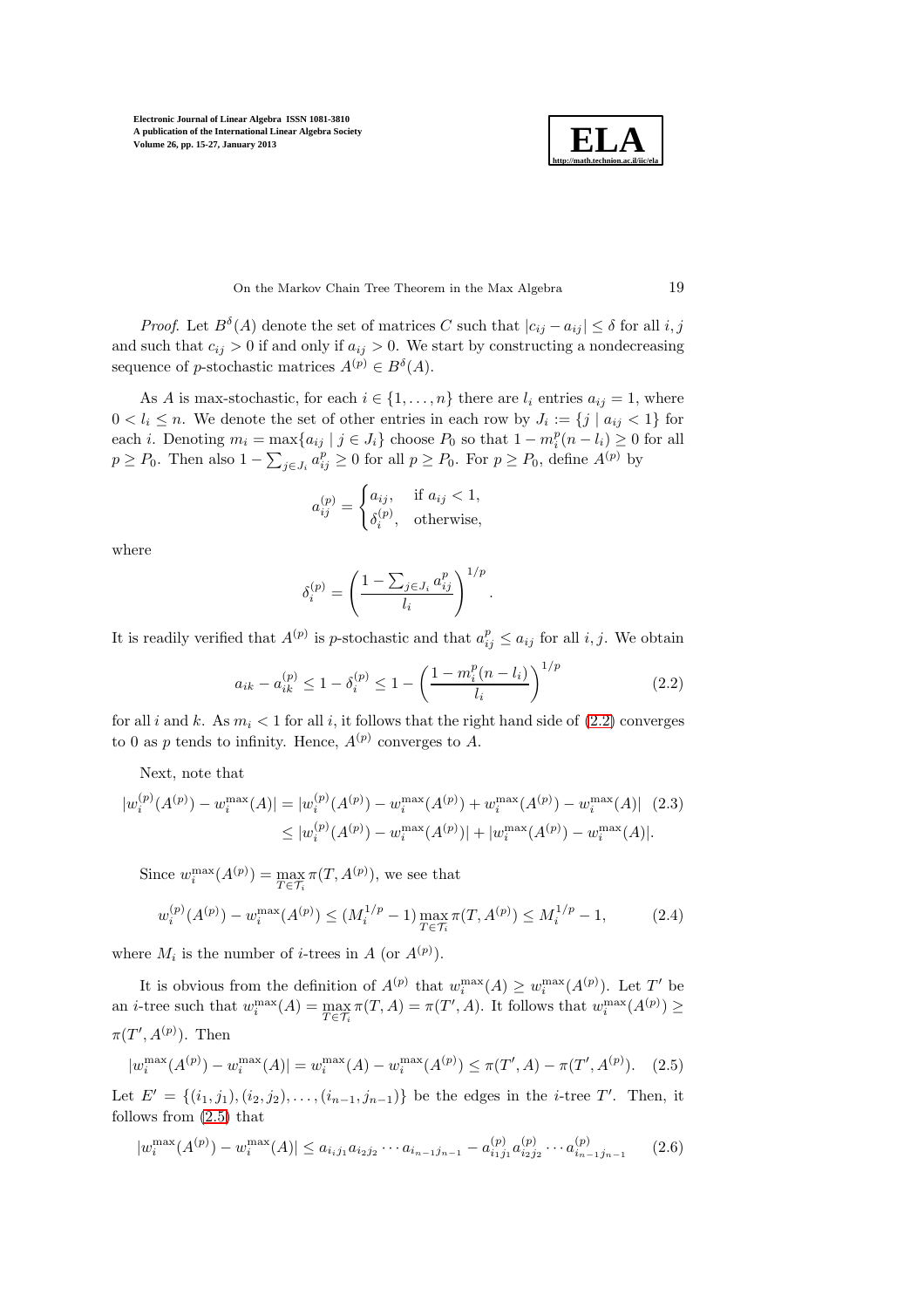

$$
\leq C(A) \max_{i,j} (a_{ij} - a_{ij}^{(p)}),
$$

where  $C(A)$  is a fixed constant that depends only on the entries of A.

Using  $(2.4)$  and  $(2.6)$  in  $(2.3)$ , we obtain

$$
|w_i^{(p)}(A^{(p)}) - w_i^{\max}(A)| \le M_i^{1/p} - 1 + C(A) \max_{i,j} (a_{ij} - a_{ij}^{(p)}).
$$

As we showed above that  $\max(a_{ij} - a_{ij}^{(p)}) \to 0$  as  $p \to \infty$  and  $M_i^{1/p} \to 1$  as  $p \to \infty$ , the claim follows.  $\square$ 

As each of the semirings  $\mathbb{R}_+(p)$  is isomorphic to the nonnegative real numbers with the usual operations, it follows from the classical Markov Chain Tree Theorem (Theorem [1.1\)](#page-1-0) that  $(A^{(p)})^T \times_p w^{(p)} = w^{(p)}$  for all  $p \geq P_0$ . Passing to the limit and applying Theorem [2.5](#page-3-0) yields another proof of Theorem [2.4.](#page-2-2)

We next present a numerical example to illustrate Theorem [2.4.](#page-2-2)

EXAMPLE 2.6.

<span id="page-5-0"></span>
$$
A = \begin{bmatrix} 1 & 3/4 & 5/6 & 0 \\ 1/2 & 1 & 1/4 & 9/10 \\ 0 & 0 & 1 & 7/8 \\ 1/3 & 0 & 1 & 4/5 \end{bmatrix}
$$
 (2.7)



Fig. 2.1. D(A) *for [\(2.7\)](#page-5-0).*

Let  $T_i$  be an *i*-tree with maximal weight for  $i = 1, 2, 3, 4$ . Then,

\n- \n
$$
T_1: (3, 4), (2, 4), (4, 1)
$$
\n
$$
w_1 = \pi(T_1) = a_{34}a_{24}a_{41} = 21/80;
$$
\n
\n- \n
$$
T_2: (3, 4), (4, 1), (1, 2)
$$
\n
$$
w_2 = \pi(T_2) = a_{34}a_{41}a_{12} = \frac{7}{32};
$$
\n
\n- \n
$$
T_3: (1, 3), (2, 4), (4, 3)
$$
\n
$$
w_3 = \pi(T_3) = a_{13}a_{24}a_{43} = \frac{3}{4};
$$
\n
\n- \n
$$
T_4: (2, 4), (1, 3), (3, 4)
$$
\n
$$
w_4 = \pi(T_4) = a_{24}a_{13}a_{34} = \frac{21}{32}.
$$
\n
\n- \n Hence, 
$$
w = \begin{bmatrix} 21/80 \\ 7/32 \\ 3/4 \\ 21/32 \end{bmatrix}
$$
\nand 
$$
A^T \otimes w = w.
$$
\n
\n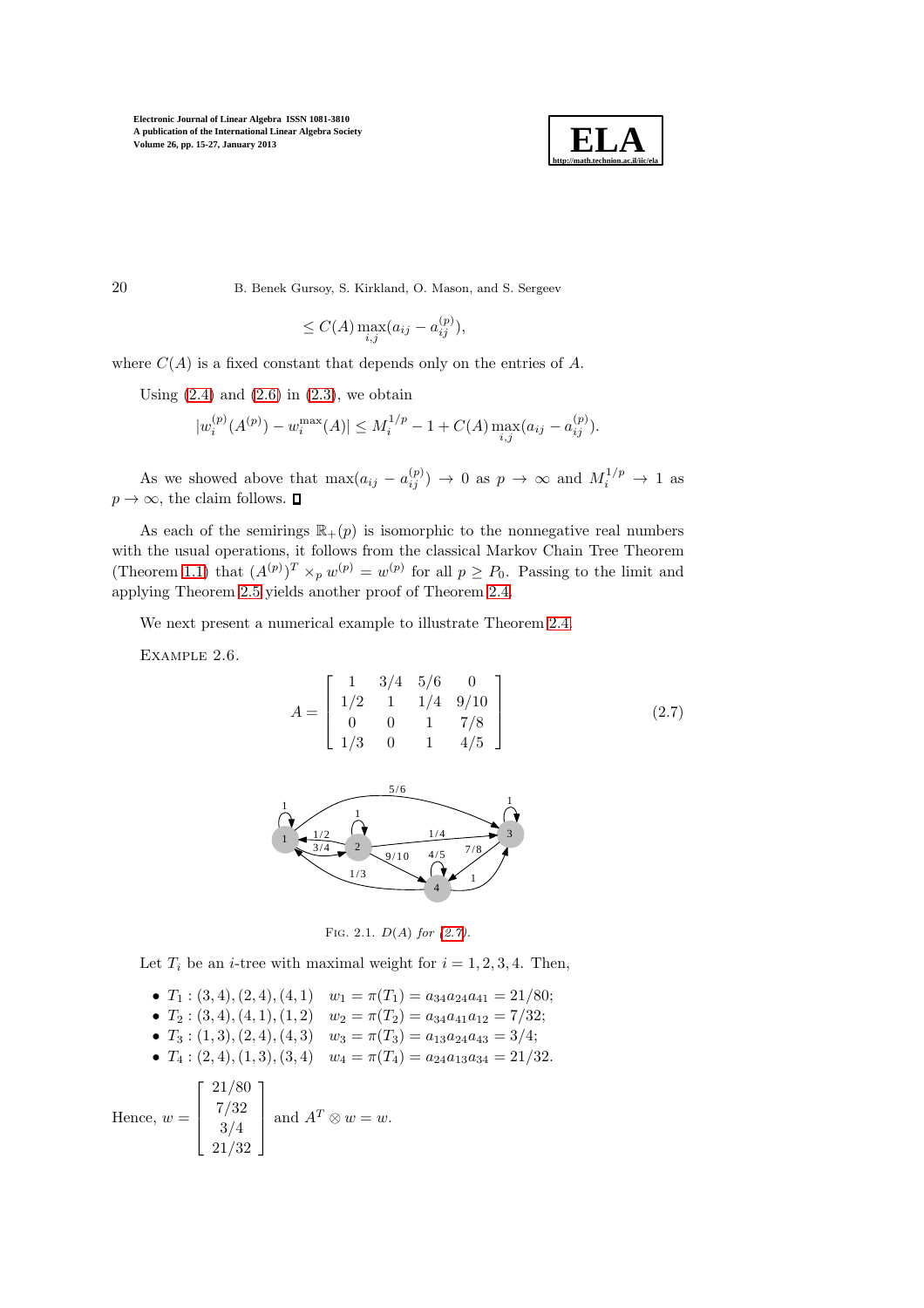

On the Markov Chain Tree Theorem in the Max Algebra 21

As a final point for this section, we note the following consequence of Theorem [2.4](#page-2-2) for nonnegative irreducible matrices that are not necessarily max-stochastic.

PROPOSITION 2.7. Let  $A \in \mathbb{R}^{n \times n}_+$  be irreducible and assume that for all  $i \in$  ${1, \ldots, n}$ , there exists some j with  $a_{ij} > 0$ . Consider the diagonal matrix X given by

$$
x_{ii} = \max_{1 \le j \le n} a_{ij}.
$$

Further let w be the maximal ITW vector for A. Then

$$
A^T \otimes w = Xw.
$$

*Proof.* Let  $\hat{A} = X^{-1}A$ . Then  $\hat{A}$  is irreducible and max-stochastic. For  $1 \leq i \leq n$ , consider a spanning tree  $\hat{T}$  in  $D(\hat{A})$  rooted at i. It is clear that the weight of  $\hat{T}$  takes the form

$$
\hat{a}_{i_1j_1}\cdots \hat{a}_{i_{n-1}j_{n-1}} = \frac{1}{x_{i_1i_1}x_{i_2i_2}\cdots x_{i_{n-1}i_{n-1}}}a_{i_1j_1}\cdots a_{i_{n-1}j_{n-1}},
$$

where  $\{i_1, \ldots, i_{n-1}\} = \{1, \ldots, n\} \backslash \{i\}.$  In fact, it is clear that there is a bijective correspondence between spanning trees  $T_i$  in  $D(A)$  rooted at i and spanning trees  $\hat{T_i}$ rooted at i in  $D(\hat{A})$  with

$$
\pi(\hat{T}_i) = \frac{x_{ii}}{x_{11} \cdots x_{nn}} \pi(T_i).
$$

It follows that if we write  $\hat{w}$  for the maximal ITW vector of  $\hat{A}$ , then

<span id="page-6-0"></span>
$$
\hat{w} = \frac{X}{x_{11} \cdots x_{nn}} w.
$$
\n(2.8)

As  $\hat{A}$  is max-stochastic, we know from Theorem [2.4](#page-2-2) that  $\hat{A}^T \otimes \hat{w} = \hat{w}$ . Noting that  $\hat{A}^T = A^T X^{-1}$ , we can use [\(2.8\)](#page-6-0) to rewrite this as

$$
\frac{1}{x_{11} \cdots x_{nn}} A^T \otimes w = \frac{X}{x_{11} \cdots x_{nn}} w.
$$

The result follows immediately.  $\Box$ 

The above result characterises the maximal ITW vector for a broader class of nonnegative matrices in max-algebraic terms. In particular, it applies to symmetrical reciprocal matrices, which arise in the Analytic Hierarchy Process: a widely used framework for multi-criteria decision making [\[20\]](#page-12-7). In the spirit of [\[5,](#page-11-8) [12,](#page-11-9) [13\]](#page-11-10), it would be interesting to investigate the possibility of using the maximal ITW vector in this and related applications. We hope to report on this in more detail in future work.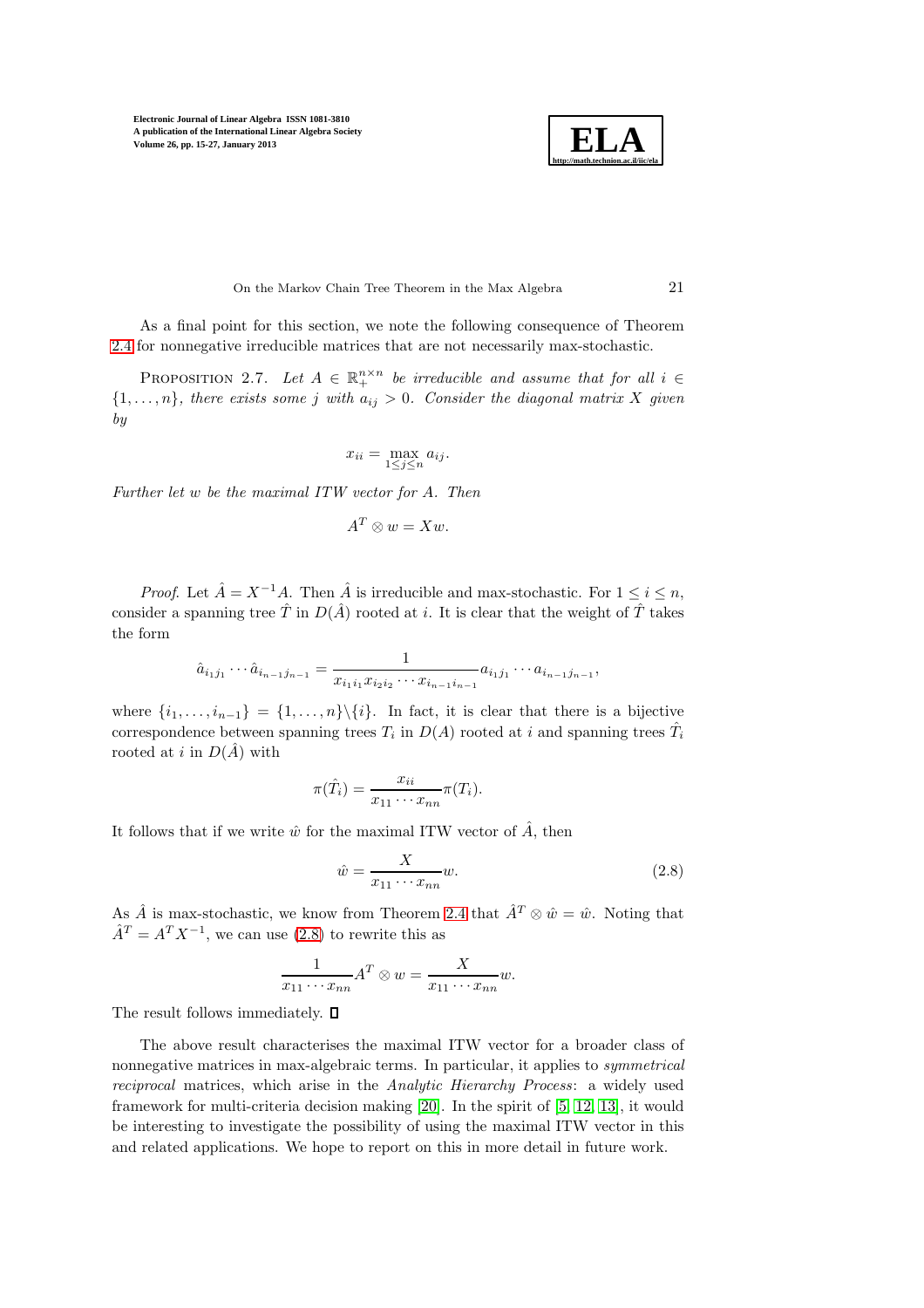

3. Maximal ITW vectors and Kleene stars. We have seen that the maximal ITW vector w associated with the directed graph  $D(A)$  is always a left max eigenvector of an irreducible max-stochastic matrix A. However, in contrast to the conventional algebra, the irreducibility of  $A$  is not sufficient to guarantee uniqueness (up to scalar multiple) of the max eigenvector. This naturally leads to the question of how to identify the maximal ITW vector using the tools of max spectral theory such as the power method or Kleene star. We next consider this question.

First, recall that for  $A \in \mathbb{R}_+^{n \times n}$  with  $\mu(A) \leq 1$  the series  $I \oplus A \oplus A^2_{\otimes} \oplus \cdots \oplus A^n_{\otimes} \oplus \cdots$ converges to a finite matrix called the Kleene star of A given by

$$
A^* = I \oplus A \oplus A^2_{\otimes} \oplus \cdots \oplus A^{n-1}_{\otimes},
$$

where  $\mu(A) \leq 1$  [\[3,](#page-11-5) [7,](#page-11-6) [8,](#page-11-11) [9,](#page-11-7) [19\]](#page-12-8). Here,  $A^k_{\otimes}$  denotes the  $k^{\text{th}}$  max-algebraic power of A and  $a_{ij}^*$  is the maximum weight of a path from i to j of any length in  $D(A)$  (if  $i \neq j$ ). In particular if  $A$  is irreducible, then  $A^*$  is positive [\[3,](#page-11-5) [9\]](#page-11-7).

A cycle with the maximum cycle geometric mean is called a *critical cycle* [\[3,](#page-11-5) [4,](#page-11-4) [7,](#page-11-6) [8,](#page-11-11) [9,](#page-11-7) [19\]](#page-12-8). The set of nodes that lie on some critical cycle are said to be critical nodes and denoted by  $N^C(A)$ . The set of edges belonging to critical cycles are said to be critical edges and denoted by  $E^{C}(A)$ . The critical matrix of A [\[10,](#page-11-12) [11\]](#page-11-13),  $A^{C}$ , is formed from the submatrix of A consisting of the rows and columns corresponding to critical nodes as follows. Set  $a_{ij}^C = a_{ij}$  if  $(i, j)$  lies on a critical cycle and  $a_{ij}^C = 0$  otherwise. Moreover, we use the notation  $D^{C}(A)$  for the critical graph of A, the digraph which consists of all critical nodes and edges.

The following well-known result shows the connection of  $A^*$  with the max eigen-vectors of A [\[3,](#page-11-5) [4,](#page-11-4) [11\]](#page-11-13). We adopt the notation  $A_i^*$  for the  $i^{\text{th}}$  row, and the notation  $A_{i}^{*}$  for the  $i^{\text{th}}$  column of the matrix  $A^{*}$ .

PROPOSITION 3.1. Let  $A \in \mathbb{R}^{n \times n}_+$  be an irreducible matrix with  $\mu(A) = 1$ . Assume that  $D^{C}(A)$  has r strongly connected components. Then, the following are true.

- (i)  $\mu(A) = 1$  is the only max eigenvalue of A;
- (ii)  $A_{i}^{*}$  is a (right) max eigenvector associated with  $\mu(A)$  for  $i \in N^{C}(A)$ ;
- (iii) For  $i, j \in N^C(A)$  ( $i \neq j$ ),  $A_{i}^*$  and  $A_{j}^*$  are scalar multiples of each other if they belong the same strongly connected component in  $D^{C}(A)$ .

If one takes  $r$  columns of  $A^*$  from different strongly connected components of  $D^{C}(A)$ , then none of them can be expressed as a max-linear combination of the other columns. Moreover, any such set is strongly linear independent in the sense of [\[7\]](#page-11-6). For general (reducible) matrices,  $\mu(A)$  is the largest eigenvalue of A.

A max-stochastic matrix has max eigenvalue 1, and  $a_{ij} \leq 1$  for all i, j. This implies that  $\mu(A) = 1$ , and that  $a_{ij} = 1$  for  $(i, j) \in E^C(A)$ . Such matrices are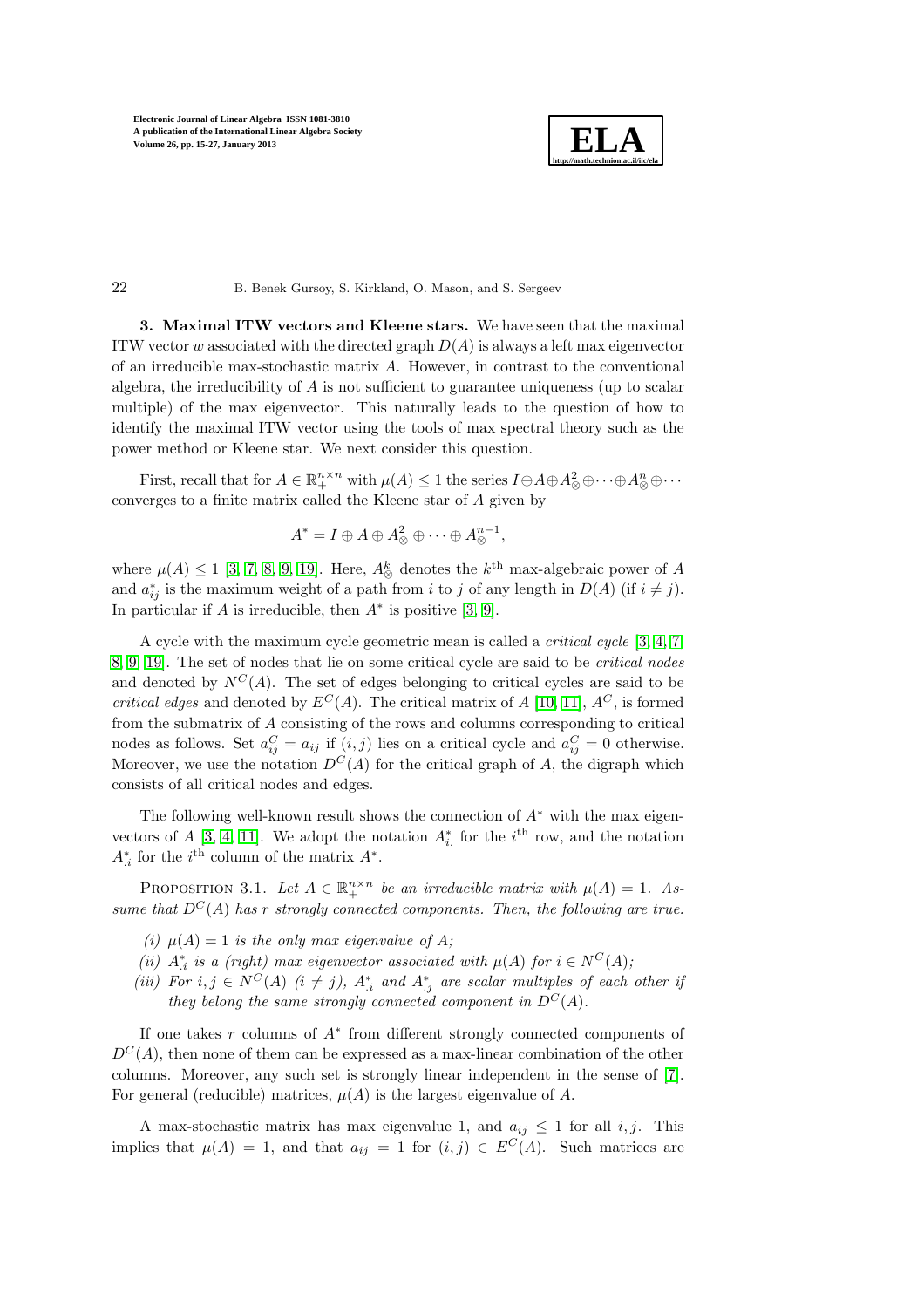

On the Markov Chain Tree Theorem in the Max Algebra 23

said to be visualised [\[21\]](#page-12-9). Note that the max-stochastic matrices have an additional property: each node in  $D(A)$  has an outgoing edge with weight 1. The spanning subgraph of  $D(A)$  consisting of the edges of weight 1 defines the saturation digraph, denoted  $\text{Sat}(A)$ .

Observe that for any matrix A with a positive eigenvector x, the matrix  $B =$  $X^{-1}AX$ , where X is a diagonal matrix formed from x, is max-stochastic. An analogous property holds in nonnegative algebra, where it has many applications, and one can consider a generalisation to semifields (i.e., semirings with invertible multiplication). Thus, a max-stochastic matrix can be considered to be "eigenvector-visualised".

The Kleene star of a visualised matrix with  $\mu(A) = 1$  (and hence of a maxstochastic one) has a very specific structure, as described, for example, in Proposition 4.1 of [\[21\]](#page-12-9), which we now recall. Define  $D^{C*}(A)$  to be the directed graph consisting of the nodes  $\{1, \ldots, n\}$ , all critical edges and the loops  $(i, i)$  for  $1 \leq i \leq n$ . We assume that  $D^{C*}(A)$  has r' strongly connected components with node sets  $N_1, \ldots, N_{r'}$ .

Let  $A_{\mu\nu}$  denote the submatrix of A formed from the rows with indices in  $N_{\mu}$  and from the columns with indices in  $N_{\nu}$  for  $1 \leq \mu, \nu \leq r'$ . Let  $A^{\text{red}}$  be the  $r' \times r'$  matrix with entries  $\alpha_{\mu\nu} = \max\{a_{ij} \mid i \in N_{\mu}, j \in N_{\nu}\}\$ , and let  $E \in \mathbb{R}^{n \times n}_{+}$  be the  $n \times n$  matrix with all entries equal to 1.

<span id="page-8-2"></span>PROPOSITION 3.2 ([\[21\]](#page-12-9), Proposition 4.1). Let  $A \in \mathbb{R}^{n \times n}_+$  be a visualised matrix,  $\mu(A) = 1$  and r' be the number of strongly connected components of  $D^{C*}(A)$ . Further, let  $A^{\text{red}} = (\alpha_{\mu,\nu})$  be as defined above. Then

- 1.  $\alpha_{\mu\mu} = 1$  for all  $1 \leq \mu \leq r'$  and  $\alpha_{\mu\nu} \leq 1$  (resp.  $\alpha_{\mu\nu} < 1$  for  $\mu \neq \nu$ ), where  $\mu, \nu \in \{1, \ldots, r'\};$
- 2. for  $1 \leq \mu, \nu \leq r'$ , the corresponding submatrix of  $A^*$  is  $A^*_{\mu\nu} = \alpha^*_{\mu\nu} E_{\mu\nu}$ , where  $\alpha^*_{\mu\nu}$  is the ( $\mu, \nu$ )-entry of ( $A^{\text{red}}$ )<sup>\*</sup>, and  $E_{\mu\nu}$  is the ( $\mu, \nu$ )-submatrix of E.

<span id="page-8-1"></span>We proceed with the following preliminary result.

LEMMA 3.3. Let  $A \in \mathbb{R}^{n \times n}_+$  be an irreducible max-stochastic matrix. Then, for  $1 \leq j \leq n$ ,  $\min_{1 \leq i \leq n} a_{ij}^* = \min_{q \in N^C(A)} a_{qj}^*$ .

*Proof.* Let  $j \in \{1, \ldots, n\}$  be given. It is immediate that

<span id="page-8-0"></span>
$$
\min_{1 \le i \le n} a_{ij}^* \le \min_{q \in N^C(A)} a_{qj}^*.
$$
\n(3.1)

To show the reverse inequality, consider some  $l \notin N^C(A)$ . We claim that there exists a path from l to some  $k \in N^C(A)$  of weight 1. As A is max-stochastic, there exists at least one outgoing edge from l of weight 1,  $a_{lk_1} = 1$ . Moreover, as l is not critical,  $k_1 \neq l$ . If  $k_1$  is critical, we are done. If not, then there exists  $k_2 \notin \{l, k_1\}$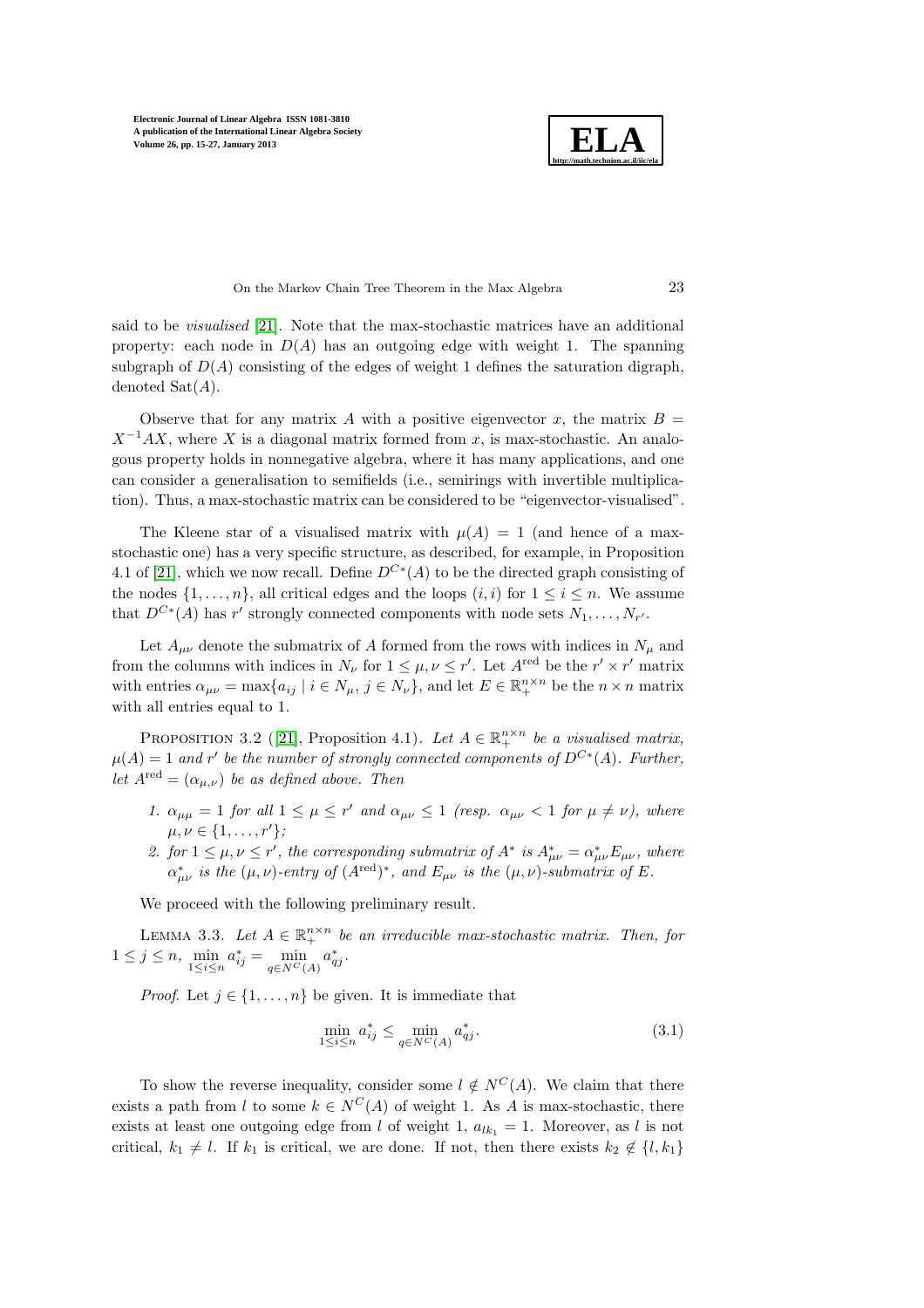

### 24 B. Benek Gursoy, S. Kirkland, O. Mason, and S. Sergeev

with  $a_{k_1k_2} = 1$ . Continuing in this fashion, we must eventually arrive at some node  $k = k_p$  which was already on the path. Hence, this node is on a critical cycle, and k is in  $N^C(A)$ . By construction,  $l, k_1, \ldots, k_p = k$  is a path of weight 1, which we denote by  $P_1$ .

Next, note that  $a_{kj}^*$  is the maximal weight of a path  $P_2$  between k and j. Concatenation of  $P_1$  and  $P_2$  yields the path  $P_1 \circ P_2$  with weight  $a_{kj}^*$  connecting l to j. It follows that

$$
a_{lj}^* \ge a_{kj}^* \ge \min_{q \in N^C(A)} a_{qj}^*.
$$

As this must hold for any  $l \notin N^C(A)$ , we have that

<span id="page-9-0"></span>
$$
\min_{1 \le i \le n} a_{ij}^* \ge \min_{q \in N^C(A)} a_{qj}^*.
$$
\n(3.2)

Combining  $(3.2)$  and  $(3.1)$  yields the result.  $\Box$ 

Recall that for a max-stochastic matrix A, each node has an outgoing edge with weight 1. The spanning subgraph of  $D(A)$ , which contains the edge  $(i, j)$  if and only if  $a_{ij} = 1$  is known as the *saturation subgraph* Sat(A) of A.

<span id="page-9-1"></span>LEMMA 3.4. Let  $A \in \mathbb{R}^{n \times n}_+$  be an irreducible max-stochastic matrix. Assume that  $D^{C}(A)$  is strongly connected. Let w be the maximal ITW vector of A. Then for all  $i \in N^C(A), w_i = 1.$ 

*Proof.* Evidently  $w_i \leq 1$  for all i, since it is obtained by multiplication of the entries of A, all not exceeding 1. Hence, it is enough to show that for a given critical node i, we can construct an i-tree in  $\text{Sat}(A)$ . In  $\text{Sat}(A)$ , each node is connected to a critical node. As  $D^{C}(A)$  is strongly connected, the result follows from an application of Lemma [2.1.](#page-2-3)  $\square$ 

<span id="page-9-2"></span>In the next result, we denote by  $y_C$  the critical subvector of y, i.e., the subvector corresponding to indices in  $N^C(A)$ .

THEOREM 3.5. Let  $A \in \mathbb{R}_+^{n \times n}$  be an irreducible max-stochastic matrix and w be the maximal ITW vector of A. Then, the following are true.

(*i*)  $w^T \le \min_{i \in N^C(A)} A^*_{i.};$ 

(ii) If  $D^{C}(A)$  is strongly connected then  $w^{T} = \min_{i \in N^{C}(A)} A_{i}^{*}$ ;

(iii) If  $D^{C}(A)$  has no more than two components then  $w_C^T = (\min_{i \in N^{C}(A)} A_i^*)_{C}$ .

*Proof.* (i): Consider a j-tree T  $(1 \leq j \leq n)$ , with weight  $w_j$ . There exists a path P in T from i to j for  $1 \leq i \leq n$ ,  $i \neq j$ , with weight  $w(P)$ . Then,

$$
w_j \le w(P) \le a_{ij}^*
$$
 for all  $i \in \{1, 2, ..., n\}.$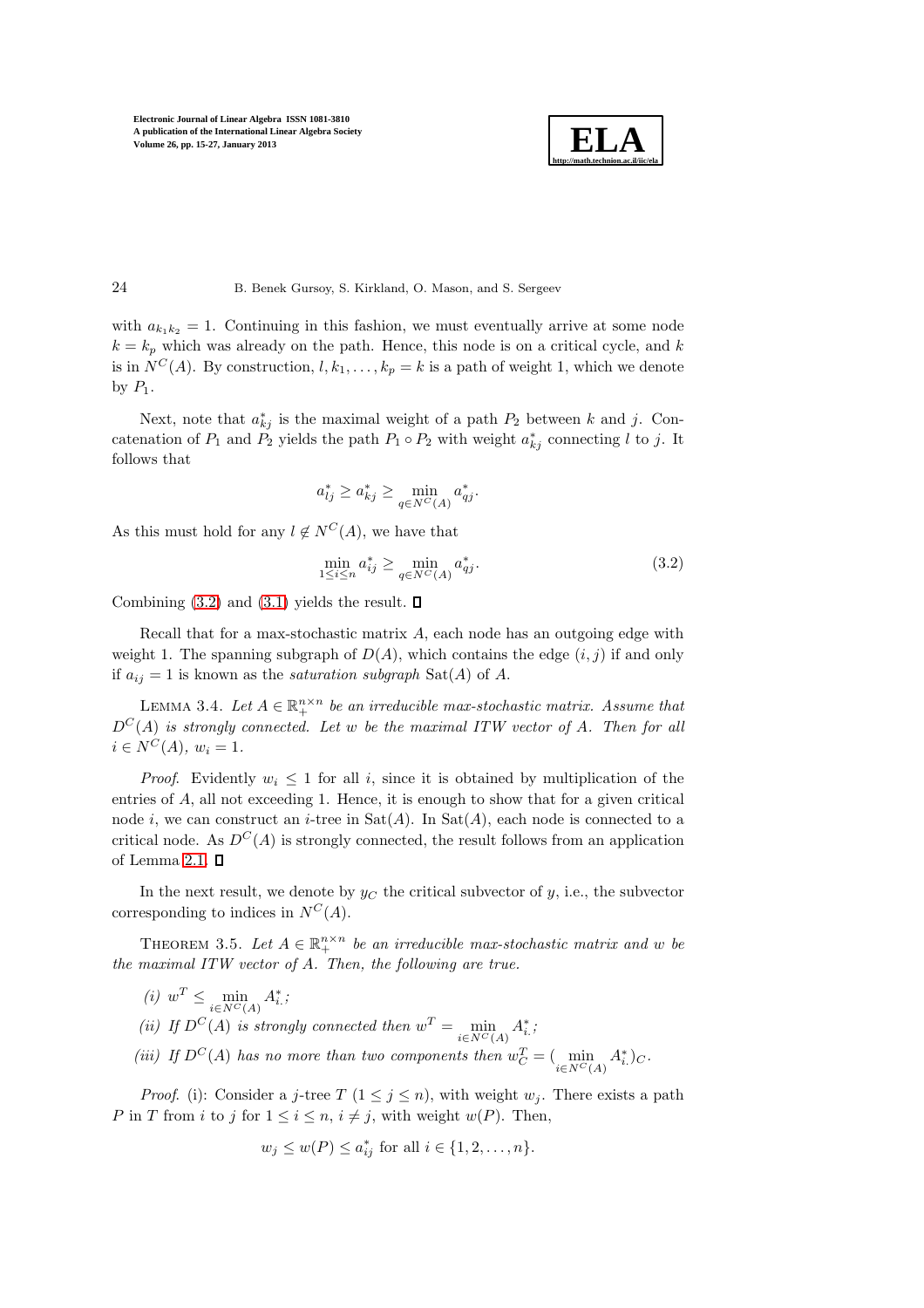

On the Markov Chain Tree Theorem in the Max Algebra 25

Thus,  $w_j \le \min_{1 \le i \le n} a_{ij}^*$ , or equivalently (by Lemma [3.3\)](#page-8-1), we have  $w_j \le \min_{k \in N^C(A)} a_{kj}^*$ .

(ii): In this case, all columns of the Kleene star with indices in  $N^C(A)$  are scalar multiples of each other, and any eigenvector, including  $w$ , is a multiple of such a column. Let y be a column of the Kleene star with index in  $N^C(A)$ . By Proposition [3.2,](#page-8-2) all the components of  $y_C$  equal 1, and by Lemma [3.4](#page-9-1) all the components of  $w_C$  equal 1. Hence,  $y = w_C$ .

(iii): Let  $D^{C}(A)$  consist of two components, with sets of nodes  $N_1$  and  $N_2$  respec-tively. By Proposition [3.2,](#page-8-2) there exist  $\alpha$  and  $\beta$  such that  $A_{12}^* = \alpha E_{12}$ ,  $A_{21}^* = \beta E_{21}$ ,  $A_{11}^* = E_{11}$  and  $A_{22}^* = E_{22}$ . Hence, we need to show that  $w_i = \beta$  when  $i \in N_1$  and  $w_i = \alpha$  when  $i \in N_2$ . We will give a proof only for  $i \in N_1$ , the other case being similar.

As we showed in part (i) that  $w^T \n\t\leq \min_{i \in N^C(A)} A_i^*$ , it suffices to build an *i*-tree of weight  $\beta$ , for  $i \in N_1$ . Consider a path P of greatest weight connecting a node in  $N_2$ to i; by Proposition [3.2](#page-8-2) this weight is equal to  $\beta$ . Let k be the first node on P where it leaves  $N_2$  and let l be the first node on P where it enters  $N_1$ . By optimality of P, only the subpath  $P'$  of P connecting k to l may have weight less than 1, and this weight is  $\beta$ . Using Lemma [2.1,](#page-2-3) construct a spanning tree directed to i in the first component of  $D^{C}(A)$  (with node set  $N_1$ ), and a spanning tree directed to k in the second component of  $D^{C}(A)$  (with node set  $N_2$ ). This makes an *i*-tree on the graph consisting of nodes and edges of  $D^{C}(A)$  and P'. We need to complete this tree to an *i*-tree in  $D(A)$  having the same weight. We can do this using the edges of  $Sat(A)$ , since all remaining nodes of  $D(A)$  can be connected by a path with edges in  $Sat(A)$ either to a node of  $D^{C}(A)$  or to a node of P'. The resulting tree is directed to i and has weight  $\beta$ .  $\Box$ 

It follows immediately that if all nodes in  $D(A)$  are critical and  $D^{C}(A)$  has two strongly connected components, then the maximal ITW vector  $w$  is given by  $(\min_{i \in N^{C}(A)} A_{i.}^{*})^{T}.$ 

The following example illustrates that point (iii) in Theorem [3.5](#page-9-2) does not necessarily hold when  $D^{C}(A)$  consists of three components.

EXAMPLE 3.6. Consider the matrix  $A$  given in  $(2.7)$ . There exist three strongly connected components in  $D^{C}(A)$  and  $N^{C}(A) = \{1, 2, 3\}$  such that  $N_1^{C}(A) = \{1\},\$  $N_2^C(A) = \{2\}$  and  $N_3^C(A) = \{3\}$ . The Kleene star of A is given by

$$
A^* = \left[ \begin{array}{rrrr} 1 & 3/4 & 5/6 & 35/48 \\ 1/2 & 1 & 9/10 & 9/10 \\ 7/24 & 7/32 & 1 & 7/8 \\ 1/3 & 1/4 & 1 & 1 \end{array} \right].
$$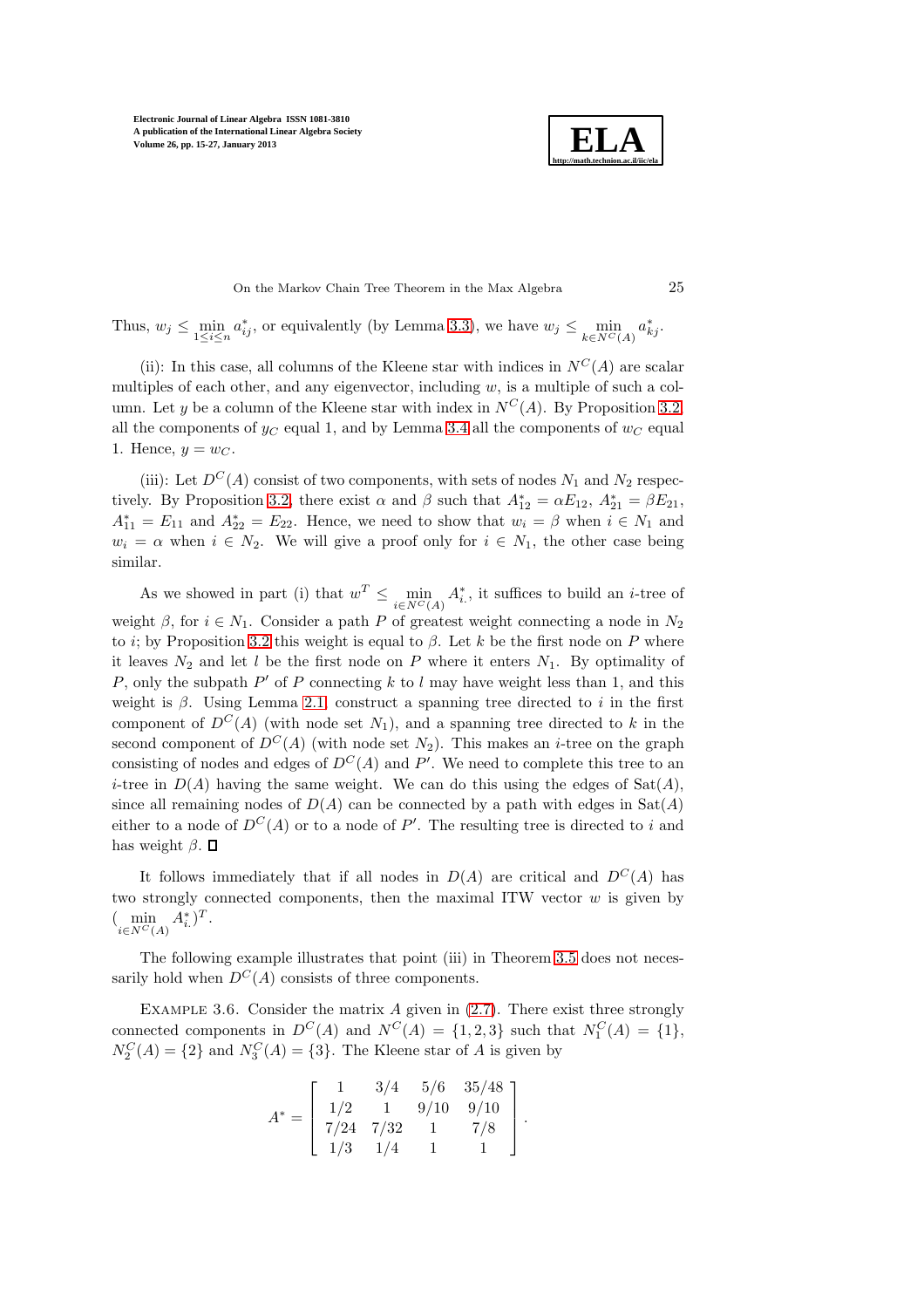

The left max eigenvectors are  $A_1^*, A_2^*$  and  $A_3^*$ .

Recall that 
$$
w = \begin{bmatrix} 21/80 \\ 7/32 \\ 3/4 \\ 21/32 \end{bmatrix}
$$
. Then,  $w \le (\min_{i \in N^C(A)} A_i^*)^T = \begin{bmatrix} 7/24 \\ 7/32 \\ 5/6 \\ 35/48 \end{bmatrix}$ .

However,  $w_C^T \neq (\min_{i \in N^C(A)} A_i^*)_C$  as there are three strongly connected components in  $D^C(A)$ .

Acknowledgment. We wish to thank the anonymous reviewer for their insightful and helpful suggestions. We would also like to thank the reviewer and editor for their prompt handling of the manuscript.

#### REFERENCES

- <span id="page-11-1"></span>[1] D.J. Aldous. The random walk construction of uniform spanning trees and uniform labelled trees. *SIAM Journal on Discrete Mathematics*, 3:450–465, 1990.
- <span id="page-11-2"></span>[2] V. Anantharam and P. Tsoucas. A proof of the Markov chain tree theorem. *Statistics & Probability Letters*, 8:189–192, 1989.
- <span id="page-11-5"></span>[3] F. Baccelli, G. Cohen, G.J. Olsder, and J.-P. Quadrat. *Synchronization and Linearity. An Algebra for Discrete Event Systems*. Free Web Edition: http://wwwroc.inria.fr/metalau/cohen/documents/BCOQ-book.pdf, 2001.
- <span id="page-11-4"></span>[4] R.B. Bapat. A max version of the Perron-Frobenius theorem. *Linear Algebra and its Applications*, 275/276:3–18, 1998.
- <span id="page-11-8"></span>[5] B. Benek Gursoy, O. Mason, and S. Sergeev. The Analytic Hierarchy Process, Max Algebra and Multi-objective Optimisation. *Linear Algebra and its Applications*, doi:10.1016/j.laa.2012.11.020, 2013.
- <span id="page-11-3"></span>[6] A. Broder. Generating random spanning trees. In *30th Annual Symposium on Foundations of Computer Science*, 442–447, 1989.
- <span id="page-11-6"></span>[7] P. Butkovič. *Max-Linear Systems: Theory and Algorithms*. Springer-Verlag London Ltd., London, 2010.
- <span id="page-11-11"></span>[8] B.A. Carré. An algebra for network routing problems. *Journal of the Institute of Mathematics and its Applications*, 7:273–294, 1971.
- <span id="page-11-7"></span>[9] R.A. Cuninghame-Green. *Minimax Algebra*. Lecture Notes in Economics and Mathematical Systems, 166, Springer-Verlag, Berlin-New York, 1979.
- <span id="page-11-12"></span>[10] L. Elsner and P. van den Driessche. On the power method in max algebra. *Linear Algebra and its Applications*, 302/303:17–32, 1999.
- <span id="page-11-13"></span>[11] L. Elsner and P. van den Driessche. Modifying the power method in max algebra. *Linear Algebra and its Applications*, 332/334:3–13, 2001.
- <span id="page-11-9"></span>[12] L. Elsner and P. van den Driessche. Max-algebra and pairwise comparison matrices. *Linear Algebra and its Applications*, 385:47–62, 2004.
- <span id="page-11-10"></span>[13] L. Elsner and P. van den Driessche. Max-algebra and pairwise comparison matrices II. *Linear Algebra and its Applications*, 432:927–935, 2010.
- <span id="page-11-0"></span>[14] M.I. Freĭdlin and A.D. Wentzell. *Perturbations of Stochastic Dynamic Systems*. Springer-Verlag, New York, 1984. (Translation of Russian edition, Nauka, Moscow, 1979.)